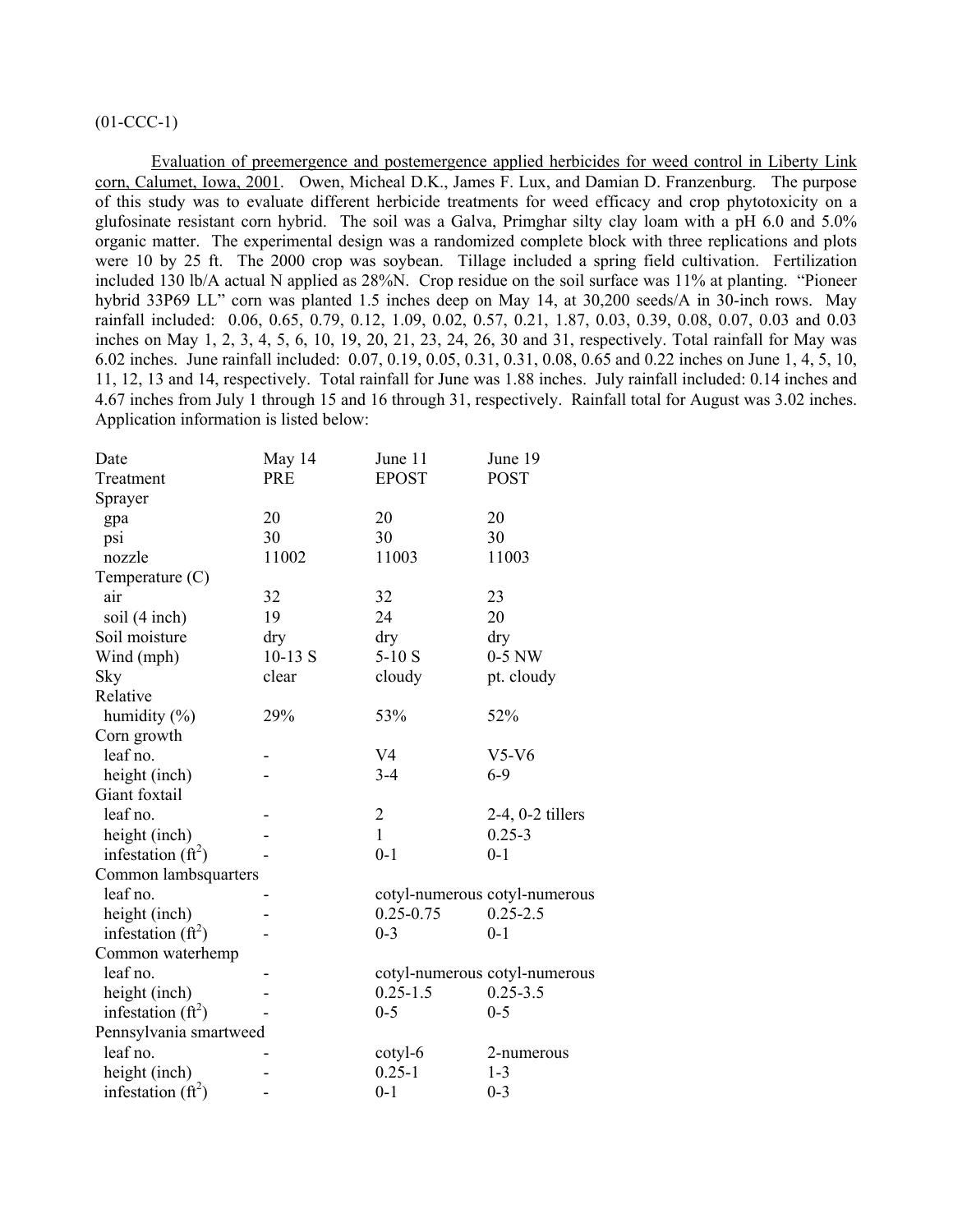| Velvetleaf           |   |                          |              |
|----------------------|---|--------------------------|--------------|
| leaf no.             | - | -                        | $cotyl-1$    |
| height (inch)        | - | $\overline{a}$           | $0.25 - 0.5$ |
| infestation $(ft^2)$ | - | $\overline{\phantom{0}}$ | $() - 1$     |

 Significant differences in corn stand between treatments were not due to the herbicides, but to variability in emergence. Several EPOST and POST applied treatments caused corn injury when observed on June 19, 27, and July 19. Injury ranged from 2 to 7%, and was not considered serious. Excellent giant foxtail, velvetleaf, and common waterhemp control was observed with all PRE and PRE plus EPOST treatments on June 19. Several PRE treatments, prior to the application of sequential POST treatments, failed to adequately control velvetleaf, common lambsquarters and Pennsylvania smartweed on June 19. However, when observed on July 19 and August 21, following POST applications, all treatments provided excellent control of all species evaluated. (Dept. of Agronomy, Iowa State University, Ames)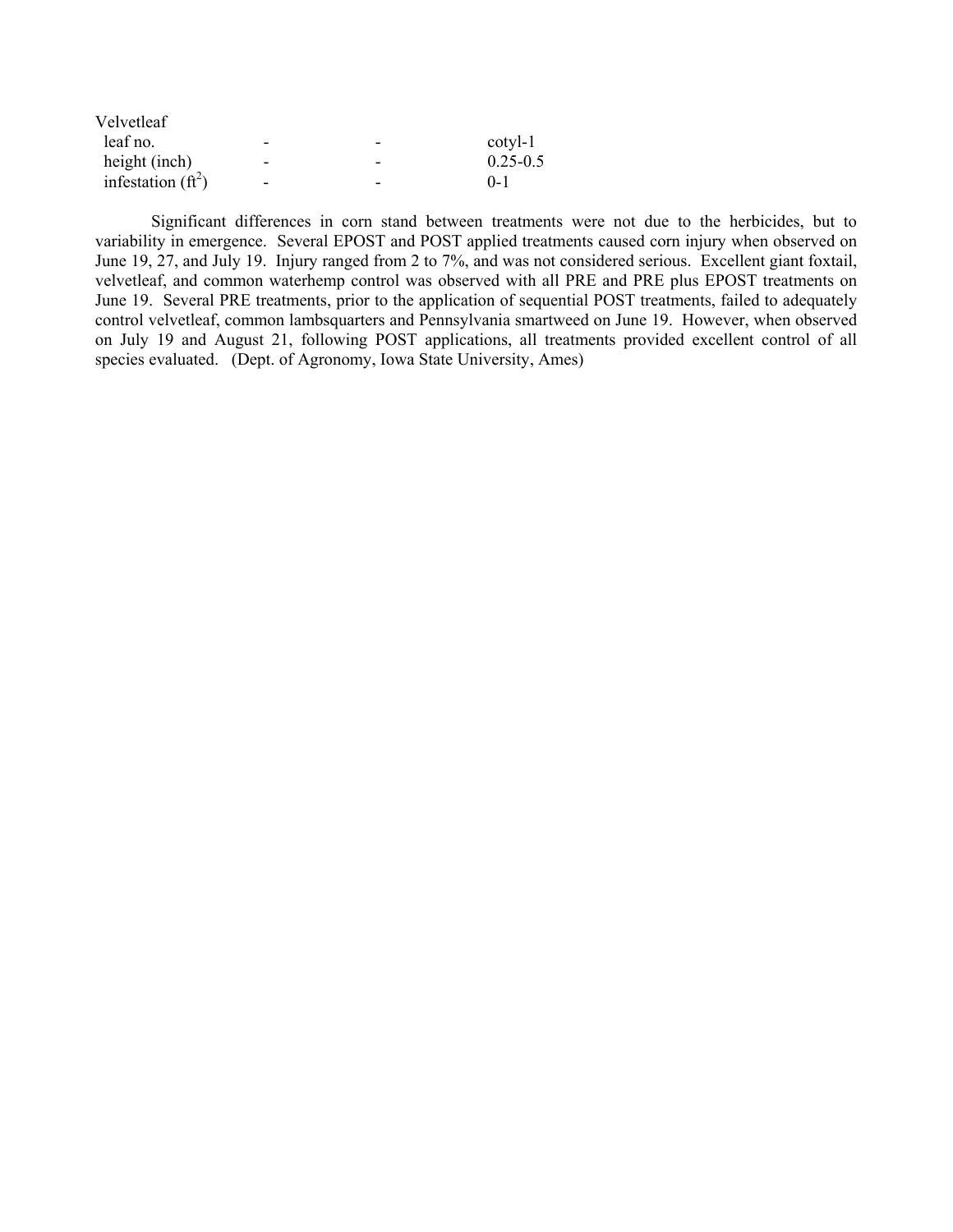**TITLE:** Evaluation of preemergence and postemergence applied herbicides for weed control in Liberty Link corn.  **CREATED:** 06/05/2001 **REVISED:** 11/30/2001 **COMPLETED:** N

 **PROJECT TYPE:** HERBICIDE

| LOCATION: CALUMET, IA                    |  |  | RESEARCHED BY: IA State University |
|------------------------------------------|--|--|------------------------------------|
| DRAIGH. DANDOMIRED COMPLETE DIOCH DECICN |  |  |                                    |

| PLOT SIZE: 10.00 FT WIDE X 25.00 FT LONG                                                                  |                                         |                                                                 |          |                  |                                                                        | REPS: 03                  |                      |         |  |
|-----------------------------------------------------------------------------------------------------------|-----------------------------------------|-----------------------------------------------------------------|----------|------------------|------------------------------------------------------------------------|---------------------------|----------------------|---------|--|
| TRT TREATMENT<br>NUM COMPONENT                                                                            | RATE                                    | DOSAGE                                                          |          | ZEAMD<br>17.5 FT | ZEAMD<br>PHY %<br>UNIT TM 08/21/01 06/19/01 06/19/01 06/19/01 06/19/01 | SETFA<br>CON <sub>8</sub> | ABUTH<br>CON % CON % | AMATA   |  |
| 1A UNTREATED CHECK                                                                                        | 0.00                                    | NA                                                              | $\Omega$ | 28               | $\Omega$                                                               | $\circ$                   | $\Omega$             | $\circ$ |  |
| 2A»BALANCE PRO (4SC)<br>B»LIBERTY (1.67SL)<br>C ATRAZINE 90DF (WG)<br>D»AMMONIUM SULFATE                  | 0.07<br>0.365<br>0.90<br>3.00           | LAA 1<br>LAA 3<br>LAA 3<br>LMA 3                                |          | 29               | $\bigcirc$                                                             | 96                        | 99                   | 96      |  |
| 3A»BALANCE PRO (4SC)<br>B»DEFINE (60DF)<br>C ATRAZINE 90DF (WG)                                           | 0.094<br>0.30<br>1.35                   | $T.A.A$ 1<br>LAA 1<br>LAA 1                                     |          | 31               | $\Omega$                                                               | 99                        | 99                   | 99      |  |
| 4A»OUTLOOK (6EC)<br>B MARKSMAN (3.2SC)<br>C»AMMONIUM SULFATE                                              | 0.98<br>1.40<br>2.50                    | LAA 1<br>LAA 2<br>LMA <sub>2</sub>                              |          | 29               | $\mathbf{3}$                                                           | 99                        | 99                   | 99      |  |
| 5A»GUARDSMAN MAX (5SE)<br>B»DISTINCT (70WG)<br>C»NIS<br>D»AMMONIUM SULFATE                                | 2.50<br>0.175<br>0.25<br>5.00           | LAA 1<br>LAA 3<br>PMV <sub>3</sub><br>LMG 3                     |          | 29               | $\Omega$                                                               | 99                        | 99                   | 99      |  |
| 6A»AXIOM (68DF)<br>B MARKSMAN (3.2SC)<br>C»AMMONIUM SULFATE                                               | 0.89<br>1.00<br>2.50                    | LAA 1<br>LAA 2<br>LMA 2                                         |          | 29               | 3                                                                      | 99                        | 99                   | 99      |  |
| 7A»USA 2001 (71.5DF)<br>B»BASIS GOLD (89.5DF)<br>C»CROP OIL CONCENTRATE<br>$D*28$ <sup>8</sup> N          | 0.36<br>0.783<br>1.00<br>2.00           | LAA 1<br>LAA 3<br>PMV <sub>3</sub><br>QMA 3                     |          | 29               | $\bigcirc$                                                             | 98                        | 99                   | 96      |  |
| 8A»EPIC (58DF)<br>B»LIBERTY (1.67SL)<br>C»AMMONIUM SULFATE                                                | 0.25<br>0.261<br>3.00                   | LAA 1<br>LAA 3<br>LMA 3                                         |          | 29               | $\Omega$                                                               | 98                        | 99                   | 99      |  |
| 9A»USA 2001 (71.5DF)<br>B»LIBERTY (1.67SL)<br>C»AMMONIUM SULFATE                                          | 0.36<br>0.261<br>3.00                   | LAA 1<br>LAA 3<br>LMA 3                                         |          | 30               | $\Omega$                                                               | 98                        | 99                   | 98      |  |
| 10A»EPIC (58DF)<br>B»BASIS GOLD (89.5DF)<br>C»CROP OIL CONCENTRATE<br>$D \gg 28$ %N                       | 0.25<br>0.783<br>1.00<br>2.00           | LAA 1<br>LAA 3<br>PMV <sub>3</sub><br>QMA 3                     |          | 31               | $\circ$                                                                | 98                        | 98                   | 99      |  |
| 11A»DEFINE (60DF)<br>B ATRAZINE 90DF (WG)<br>C»CROP OIL CONCENTRATE                                       | 0.79<br>0.90<br>1.00                    | LAA 2<br>LAA 2<br>OMA <sub>2</sub>                              |          | 29               | $\circ$                                                                | 98                        | 99                   | 99      |  |
| 12A»FULTIME (4SC)<br>B»HORNET WDG (68.5WG)                                                                | 3.00<br>0.128                           | LAA 1<br>LAA 1                                                  |          |                  | 30 0                                                                   | 99                        | 99                   | 99      |  |
| 13A»FULTIME (4SC)<br>B»HORNET WDG (68.5WG)<br>C ATRAZINE 90DF (WG)<br>$D \gg 28$ %N<br>E»NIS              | 3.00<br>0.128<br>0.90<br>2.50<br>0.25   | LAA 1<br>LAA 3<br>LAA 3<br>PMV <sub>3</sub><br>PMV <sub>3</sub> |          | 28               | $2^{\circ}$                                                            | 99                        | 99                   | 99      |  |
| 14A»BALANCE PRO (4SC)<br>B»STEADFAST (75WDG)<br>C CLARITY (4SL)<br>D»CROP OIL CONCENTRATE<br>$E\gg 28$ %N | 0.047<br>0.035<br>0.125<br>1.00<br>2.00 | LAA 1<br>LAA 3<br>LAA 3<br>PMV <sub>3</sub><br>QMA 3            |          | 29               | $\circ$                                                                | 95                        | 98                   | 95      |  |
| 15A»DUAL II MAGNUM (7.64 EC)<br>B»AIM (40DF)<br>C ATRAZINE 90DF (WG)<br>D CLARITY (4SL)<br>E»NIS          | 1.43<br>0.008<br>0.50<br>0.125<br>0.25  | LAA 1<br>LAA 2<br>LAA 2<br>LAA 2<br>PMV <sub>2</sub>            |          |                  | 29                                                                     | 99<br>$7\overline{ }$     | 99                   | 99      |  |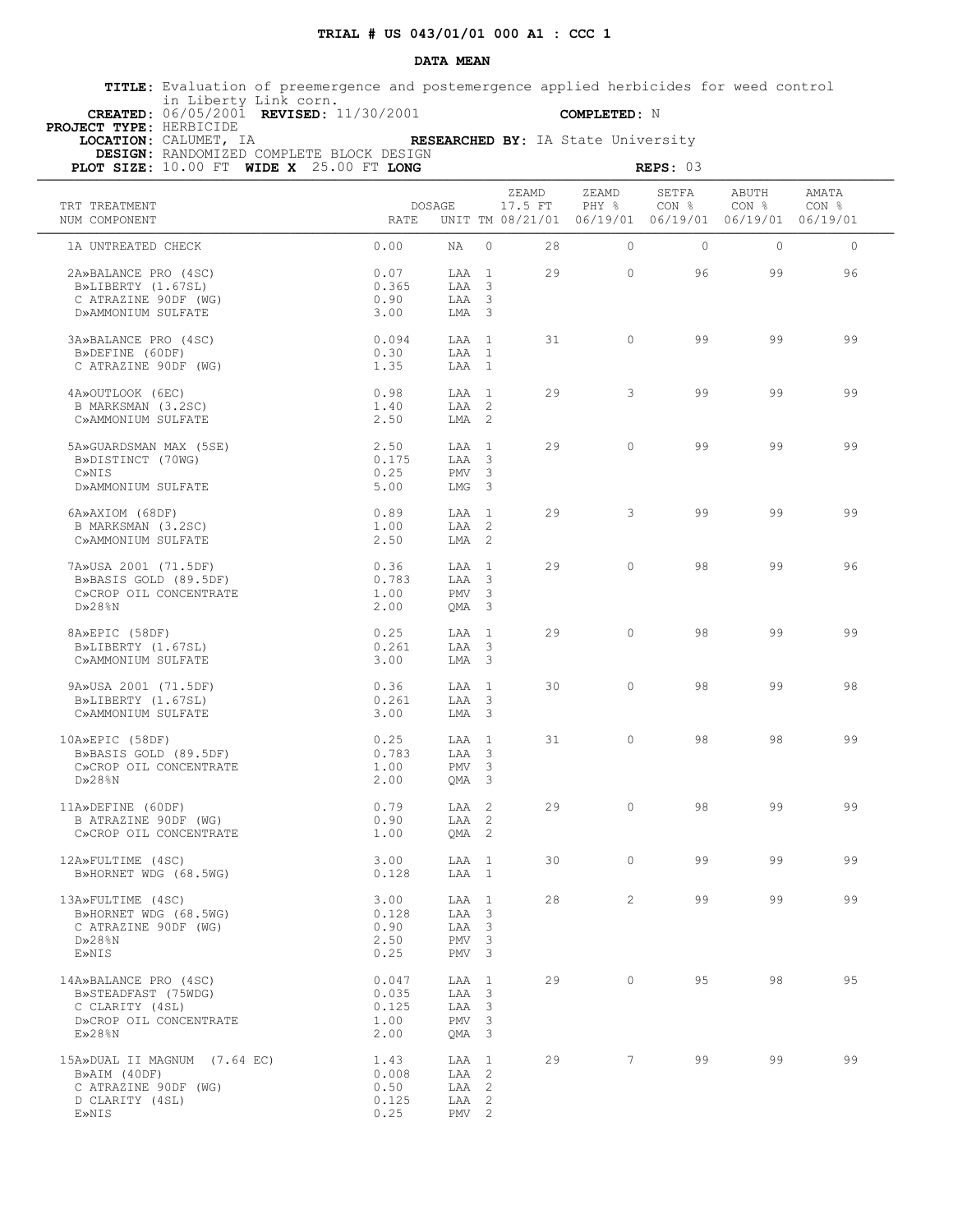**TITLE:** Evaluation of preemergence and postemergence applied herbicides for weed control in Liberty Link corn. ¶¶¶¶¶¶¶¶¶¶¶¶¶¶¶¶¶¶¶¶¶¶¶¶¶¶¶¶¶¶¶¶¶¶¶¶¶¶¶¶¶¶¶¶¶¶¶¶¶¶¶¶¶¶¶¶¶¶¶¶¶¶¶¶¶¶¶¶¶¶¶¶¶¶¶¶¶¶¶¶¶¶¶¶¶¶¶¶¶¶¶¶¶¶¶¶¶¶¶¶¶¶¶¶¶¶¶¶¶¶¶¶¶¶¶

| TRT TREATMENT<br>NUM COMPONENT                                                                     | RATE                           | <b>DOSAGE</b>                            |                                                                     | ZEAMD.<br>17.5 FT<br>UNIT TM 08/21/01 | ZEAMD<br>PHY %<br>06/19/01 | SETFA<br>$CON$ $\frac{6}{5}$<br>06/19/01 | ABUTH<br>CON %<br>06/19/01 | AMATA<br>CON <sub>8</sub><br>06/19/01 |
|----------------------------------------------------------------------------------------------------|--------------------------------|------------------------------------------|---------------------------------------------------------------------|---------------------------------------|----------------------------|------------------------------------------|----------------------------|---------------------------------------|
| 16A»DUAL II MAGNUM (7.64 EC)<br>B»AIM (40DF)<br>C»HORNET WDG (68.5WG)<br>D»NTS                     | 1.43<br>0.008<br>0.128<br>0.25 | <b>T.AA</b><br>LAA<br>LAA<br>PMV         | $\overline{1}$<br>$\mathfrak{D}$<br>$\mathcal{L}$<br>$\mathfrak{D}$ | 29                                    | 5                          | 99                                       | 99                         | 99                                    |
| 17A»DEGREE XTRA (4.04CS)<br>B»BALANCE PRO (4SC)                                                    | 3.74<br>0.063                  | T.AA<br>LAA                              | $\overline{1}$<br>$\overline{1}$                                    | 29                                    | $\cap$                     | 99                                       | 99                         | 99                                    |
| 18A»DEGREE 3.8 (CS)<br>B PERMIT (75WG)<br>C CLARITY (4SL)<br>D»NIS                                 | 2.38<br>0.031<br>0.125<br>0.25 | T.AA<br>LAA<br><b>T.AA</b><br><b>PMV</b> | $\overline{1}$<br>3<br>3<br>$\mathcal{R}$                           | 2.9                                   | $\bigcap$                  | 99                                       | 72                         | 99                                    |
| 19A»BICEP II LITE MAGNUM (6SC)<br>B»CALLISTO (4SC)<br>C»CROP OIL CONCENTRATE<br>$D\gg 28$ %N       | 3.30<br>0.094<br>1.00<br>2.50  | LAA<br>LAA<br><b>PMV</b><br>PMV          | $\overline{1}$<br>3<br>3<br>3                                       | 2.8                                   | $\Omega$                   | 99                                       | 99                         | 99                                    |
| 20A»DUAL II MAGNUM (7.64EC)<br>B»NORTHSTAR (47.4WG)<br>C»CROP OIL CONCENTRATE<br>$D \times 28$ $N$ | 1.91<br>0.148<br>1.00<br>2.50  | LAA<br><b>T.AA</b><br><b>PMV</b><br>PMV  | $\overline{1}$<br>3<br>$\mathcal{L}$<br>3                           | 2.8                                   | $\cap$                     | 99                                       | 70                         | 99                                    |
|                                                                                                    |                                | LSD (0.05)                               |                                                                     | 2.07                                  | 2.14                       | 2.53                                     | 1.63                       | 2.82                                  |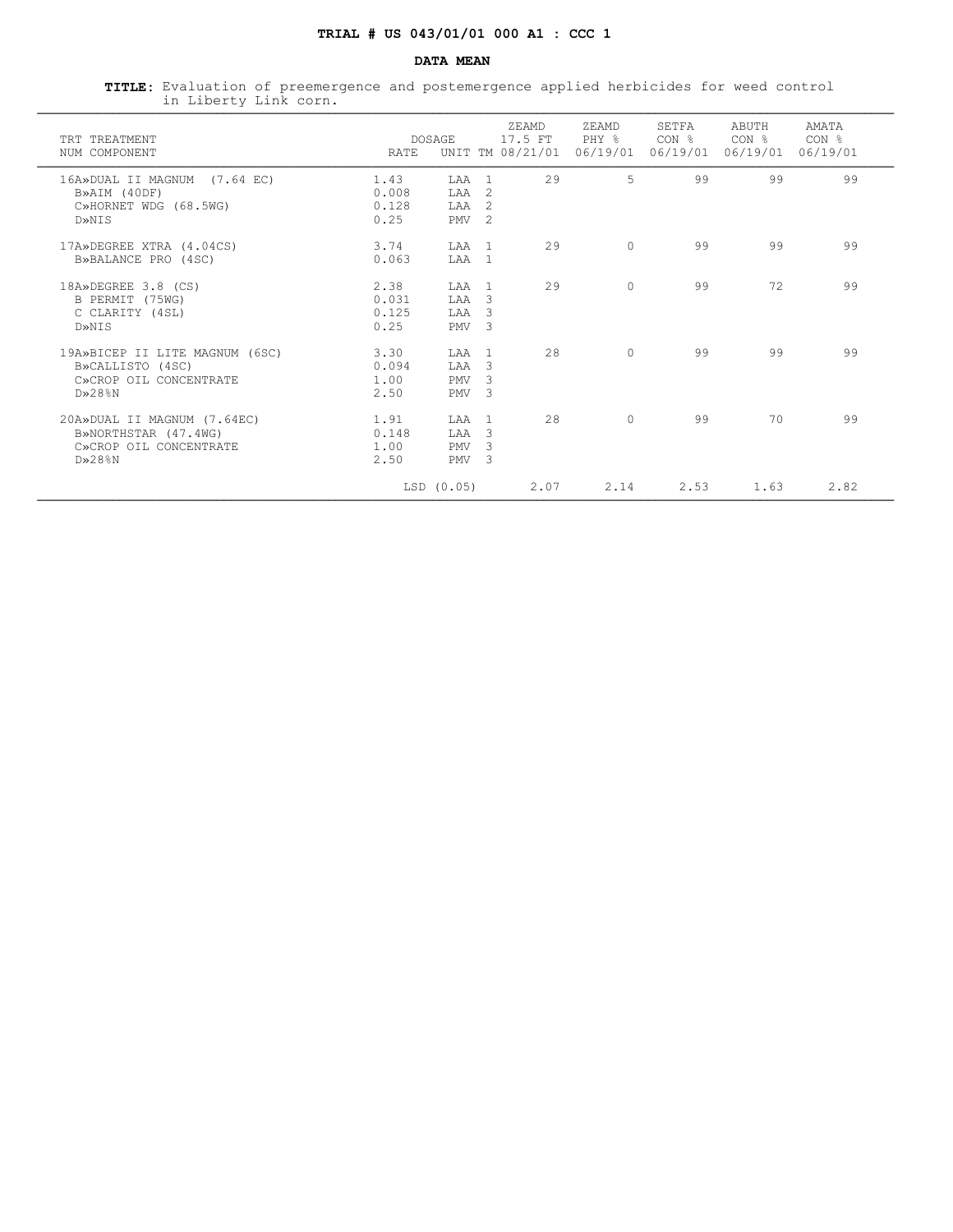**TITLE:** Evaluation of preemergence and postemergence applied herbicides for weed control in Liberty Link corn.  **CREATED:** 06/05/2001 **REVISED:** 11/30/2001 **COMPLETED:** N

 **PROJECT TYPE:** HERBICIDE

 **LOCATION:** CALUMET, IA **RESEARCHED BY:** IA State University

| PLOT SIZE: 10.00 FT WIDE X 25.00 FT LONG                                                                  |                                         |                                                                 |          |                |                | REPS: 03                                                               |                                           |                |  |
|-----------------------------------------------------------------------------------------------------------|-----------------------------------------|-----------------------------------------------------------------|----------|----------------|----------------|------------------------------------------------------------------------|-------------------------------------------|----------------|--|
| TRT TREATMENT<br>NUM COMPONENT                                                                            | RATE                                    | DOSAGE                                                          |          | CHEAL<br>CON % | POLPY<br>CON % | ZEAMD<br>PHY %<br>UNIT TM 06/19/01 06/19/01 06/27/01 07/19/01 07/19/01 | ZEAMD<br>PHY % CON %                      | SETFA          |  |
| 1A UNTREATED CHECK                                                                                        | 0.00                                    | NA                                                              | $\Omega$ | $\Omega$       | $\Omega$       | $\circ$                                                                | $\Omega$                                  | $\circ$        |  |
| 2A»BALANCE PRO (4SC)<br>B»LIBERTY (1.67SL)<br>C ATRAZINE 90DF (WG)<br>D»AMMONIUM SULFATE                  | 0.07<br>0.365<br>0.90<br>3.00           | LAA 1<br>LAA 3<br>LAA 3<br>LMA 3                                |          | 99             | 67             | $\circ$                                                                | $\Omega$                                  | 98             |  |
| 3A»BALANCE PRO (4SC)<br>B»DEFINE (60DF)<br>C ATRAZINE 90DF (WG)                                           | 0.094<br>0.30<br>1.35                   | $T.A.A$ 1<br>LAA 1<br>LAA 1                                     |          | 99             | 99             | $\circ$                                                                | $\circ$                                   | 98             |  |
| 4A»OUTLOOK (6EC)<br>B MARKSMAN (3.2SC)<br>C»AMMONIUM SULFATE                                              | 0.98<br>1.40<br>2.50                    | LAA 1<br>LAA 2<br>LMA <sub>2</sub>                              |          | 99             | 99             | 3                                                                      | $\Omega$                                  | 99             |  |
| 5A»GUARDSMAN MAX (5SE)<br>B»DISTINCT (70WG)<br>C»NIS<br>D»AMMONIUM SULFATE                                | 2.50<br>0.175<br>0.25<br>5.00           | LAA 1<br>LAA 3<br>PMV <sub>3</sub><br>LMG 3                     |          | 99             | 99             | $\Omega$                                                               | $\Omega$                                  | 99             |  |
| 6A»AXIOM (68DF)<br>B MARKSMAN (3.2SC)<br>C»AMMONIUM SULFATE                                               | 0.89<br>1.00<br>2.50                    | LAA 1<br>LAA 2<br>LMA 2                                         |          | 99             | 98             | $\overline{2}$                                                         | $\circ$                                   | 99             |  |
| 7A»USA 2001 (71.5DF)<br>B»BASIS GOLD (89.5DF)<br>C»CROP OIL CONCENTRATE<br>$D \gg 28$ %N                  | 0.36<br>0.783<br>1.00<br>2.00           | $T.AA$ 1<br>LAA 3<br>PMV <sub>3</sub><br>QMA 3                  |          | 99             | 73             | $\mathbf{3}$                                                           | $\Omega$                                  | 99             |  |
| 8A»EPIC (58DF)<br>B»LIBERTY (1.67SL)<br>C»AMMONIUM SULFATE                                                | 0.25<br>0.261<br>3.00                   | LAA 1<br>LAA 3<br>LMA 3                                         |          | 99             | 72             | $\Omega$                                                               | $\Omega$                                  | 99             |  |
| 9A»USA 2001 (71.5DF)<br>B»LIBERTY (1.67SL)<br>C»AMMONIUM SULFATE                                          | 0.36<br>0.261<br>3.00                   | LAA 1<br>LAA 3<br>LMA 3                                         |          | 96             | 65             | $\circ$                                                                | $\Omega$                                  | 99             |  |
| 10A»EPIC (58DF)<br>B»BASIS GOLD (89.5DF)<br>C»CROP OIL CONCENTRATE<br>$D \gg 28$ %N                       | 0.25<br>0.783<br>1.00<br>2.00           | LAA 1<br>LAA 3<br>PMV <sub>3</sub><br>QMA 3                     |          | 99             | 63             | $\circ$                                                                | $\Omega$                                  | 98             |  |
| 11A»DEFINE (60DF)<br>B ATRAZINE 90DF (WG)<br>C»CROP OIL CONCENTRATE                                       | 0.79<br>0.90<br>1.00                    | LAA 2<br>LAA 2<br>OMA <sub>2</sub>                              |          | 99             | 88             | $\circ$                                                                | $\circ$                                   | 96             |  |
| 12A»FULTIME (4SC)<br>B»HORNET WDG (68.5WG)                                                                | 3.00<br>0.128                           | LAA 1                                                           |          | LAA 1          | 99             |                                                                        | $\overline{0}$                            | $\Omega$<br>99 |  |
| 13A»FULTIME (4SC)<br>B»HORNET WDG (68.5WG)<br>C ATRAZINE 90DF (WG)<br>$D \gg 28$ %N<br>E»NIS              | 3.00<br>0.128<br>0.90<br>2.50<br>0.25   | LAA 1<br>LAA 3<br>LAA 3<br>PMV <sub>3</sub><br>PMV <sub>3</sub> |          | 99             | 95             |                                                                        | $2 \left( \frac{1}{2} \right)$<br>$\circ$ | 99             |  |
| 14A»BALANCE PRO (4SC)<br>B»STEADFAST (75WDG)<br>C CLARITY (4SL)<br>D»CROP OIL CONCENTRATE<br>$E\gg 28$ %N | 0.047<br>0.035<br>0.125<br>1.00<br>2.00 | LAA 1<br>LAA 3<br>LAA 3<br>PMV <sub>3</sub><br>QMA 3            |          | 98             | 73             | $\overline{0}$                                                         | $\circ$                                   | 99             |  |
| 15A»DUAL II MAGNUM (7.64 EC)<br>B»AIM (40DF)<br>C ATRAZINE 90DF (WG)<br>D CLARITY (4SL)<br>E»NIS          | 1.43<br>0.008<br>0.50<br>0.125<br>0.25  | LAA 1<br>LAA 2<br>LAA 2<br>LAA 2<br>PMV <sub>2</sub>            |          | 99             | 99             | $\overline{0}$                                                         | $\overline{2}$                            | 99             |  |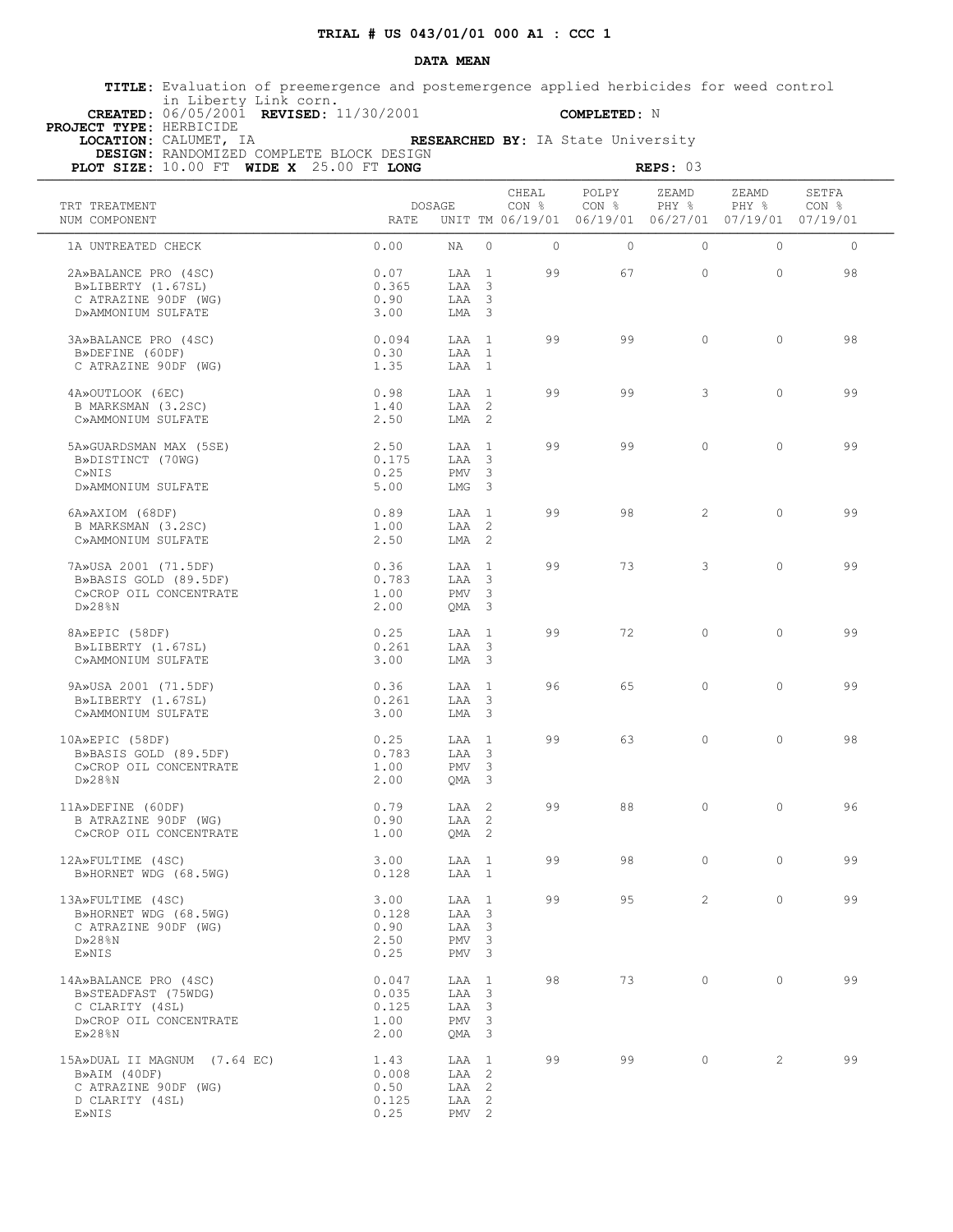**TITLE:** Evaluation of preemergence and postemergence applied herbicides for weed control in Liberty Link corn. ¶¶¶¶¶¶¶¶¶¶¶¶¶¶¶¶¶¶¶¶¶¶¶¶¶¶¶¶¶¶¶¶¶¶¶¶¶¶¶¶¶¶¶¶¶¶¶¶¶¶¶¶¶¶¶¶¶¶¶¶¶¶¶¶¶¶¶¶¶¶¶¶¶¶¶¶¶¶¶¶¶¶¶¶¶¶¶¶¶¶¶¶¶¶¶¶¶¶¶¶¶¶¶¶¶¶¶¶¶¶¶¶¶¶¶

| TRT TREATMENT<br>NUM COMPONENT                                                                     | RATE                           | <b>DOSAGE</b>                           |                                                                     | CHEAL<br>CON <sub>8</sub><br>UNIT TM 06/19/01 | POLPY<br>CON %<br>06/19/01 | ZEAMD<br>PHY %<br>06/27/01 | ZEAMD<br>PHY %<br>07/19/01 | <b>SETFA</b><br>CON <sub>8</sub><br>07/19/01 |
|----------------------------------------------------------------------------------------------------|--------------------------------|-----------------------------------------|---------------------------------------------------------------------|-----------------------------------------------|----------------------------|----------------------------|----------------------------|----------------------------------------------|
| 16A»DUAL II MAGNUM (7.64 EC)<br>B»AIM (40DF)<br>C»HORNET WDG (68.5WG)<br>D»NTS                     | 1.43<br>0.008<br>0.128<br>0.25 | LAA<br>LAA<br>LAA<br>PMV                | $\overline{1}$<br>$\mathfrak{D}$<br>$\mathcal{L}$<br>$\mathfrak{D}$ | 99                                            | 93                         | $\cap$                     | $\Omega$                   | 99                                           |
| 17A»DEGREE XTRA (4.04CS)<br>B»BALANCE PRO (4SC)                                                    | 3.74<br>0.063                  | T.AA<br>LAA                             | $\overline{1}$<br>$\overline{1}$                                    | 99                                            | 98                         | $\Omega$                   | $\Omega$                   | 99                                           |
| 18A»DEGREE 3.8 (CS)<br>B PERMIT (75WG)<br>C CLARITY (4SL)<br>D»NIS                                 | 2.38<br>0.031<br>0.125<br>0.25 | T.AA<br>LAA<br>T.AA<br>PMV              | $\overline{1}$<br>3<br>3<br>3                                       | 73                                            | 52                         | $\overline{c}$             | $\Omega$                   | 99                                           |
| 19A»BICEP II LITE MAGNUM (6SC)<br>B»CALLISTO (4SC)<br>C»CROP OIL CONCENTRATE<br>$D\gg 28$ %N       | 3.30<br>0.094<br>1.00<br>2.50  | LAA<br>LAA<br><b>PMV</b><br>PMV         | $\overline{1}$<br>3<br>3<br>3                                       | 99                                            | 99                         | $\Omega$                   | $\Omega$                   | 99                                           |
| 20A»DUAL II MAGNUM (7.64EC)<br>B»NORTHSTAR (47.4WG)<br>C»CROP OIL CONCENTRATE<br>$D \times 28$ $N$ | 1.91<br>0.148<br>1.00<br>2.50  | LAA<br><b>T.AA</b><br><b>PMV</b><br>PMV | $\overline{1}$<br>3<br>$\mathcal{L}$<br>3                           | 87                                            | 65                         | $\Omega$                   | $\Omega$                   | 99                                           |
|                                                                                                    |                                | LSD (0.05)                              |                                                                     | 11.00                                         | 17.00                      | 3.08                       | 1.07                       | 1.74                                         |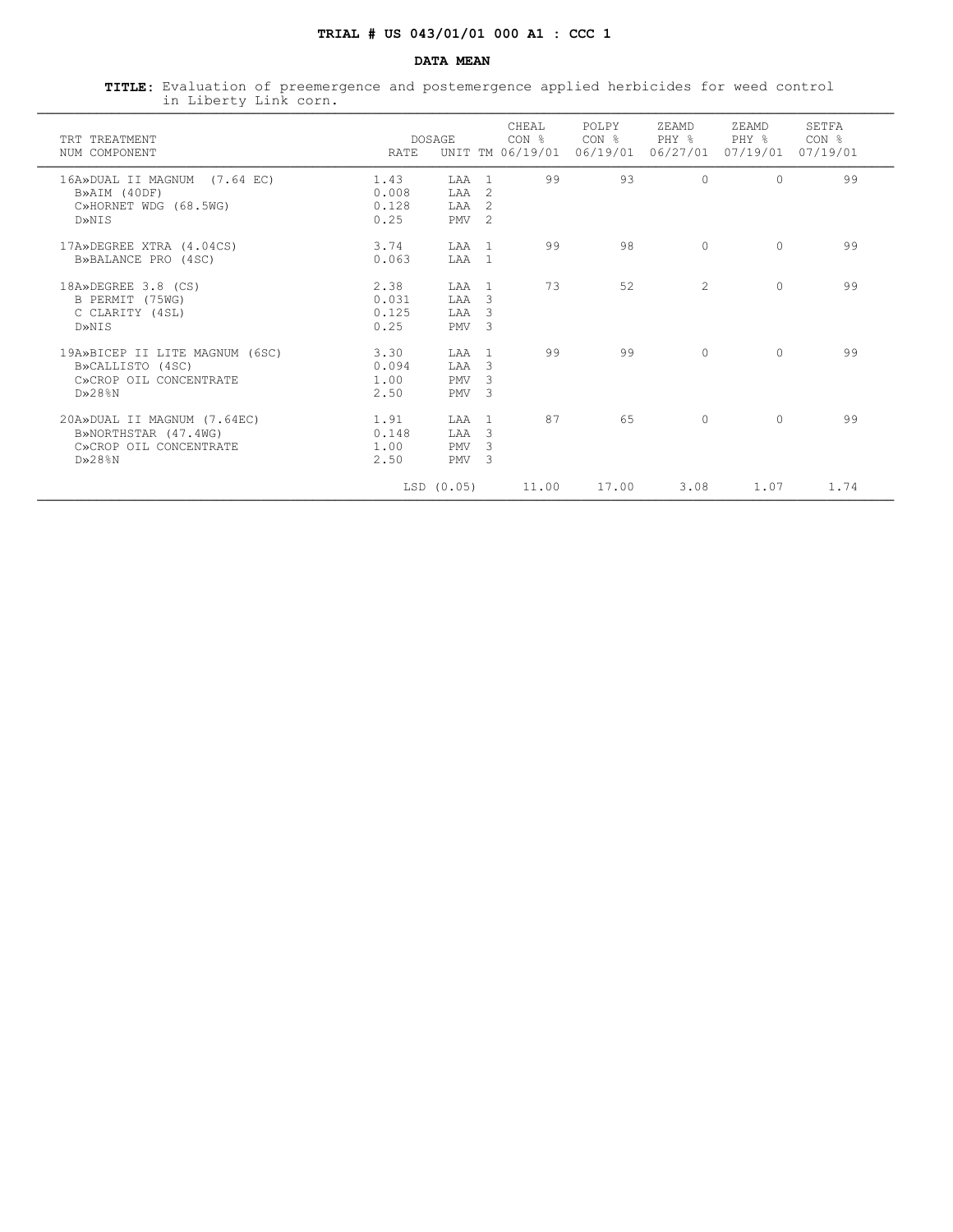**TITLE:** Evaluation of preemergence and postemergence applied herbicides for weed control in Liberty Link corn.  **CREATED:** 06/05/2001 **REVISED:** 11/30/2001 **COMPLETED:** N

 **PROJECT TYPE:** HERBICIDE

 **LOCATION:** CALUMET, IA **RESEARCHED BY:** IA State University

| PLOT SIZE: 10.00 FT WIDE X 25.00 FT LONG                                                                  |                                                       |                                                                       |                |                                                                        | REPS: 03                  |                           |                |
|-----------------------------------------------------------------------------------------------------------|-------------------------------------------------------|-----------------------------------------------------------------------|----------------|------------------------------------------------------------------------|---------------------------|---------------------------|----------------|
| TRT TREATMENT<br>NUM COMPONENT                                                                            | DOSAGE<br>RATE                                        |                                                                       | ABUTH<br>CON % | AMATA<br>CON %<br>UNIT TM 07/19/01 07/19/01 07/19/01 07/19/01 08/21/01 | CHEAL<br>CON <sub>8</sub> | POLPY<br>CON <sub>8</sub> | SETFA<br>CON % |
| 1A UNTREATED CHECK                                                                                        | 0.00                                                  | NA<br>$\Omega$                                                        | $\Omega$       | $\Omega$                                                               | $\Omega$                  | $\Omega$                  | $\circ$        |
| 2A»BALANCE PRO (4SC)<br>B»LIBERTY (1.67SL)<br>C ATRAZINE 90DF (WG)<br>D»AMMONIUM SULFATE                  | 0.07<br>0.365<br>0.90<br>3.00                         | LAA 1<br>LAA 3<br>LAA 3<br>LMA 3                                      | 99             | 99                                                                     | 99                        | 99                        | 98             |
| 3A»BALANCE PRO (4SC)<br>B»DEFINE (60DF)<br>C ATRAZINE 90DF (WG)                                           | 0.094<br>0.30<br>1.35                                 | LAA 1<br>LAA 1<br>LAA 1                                               | 99             | 99                                                                     | 99                        | 99                        | 98             |
| 4A»OUTLOOK (6EC)<br>B MARKSMAN (3.2SC)<br>C»AMMONIUM SULFATE                                              | 0.98<br>1.40<br>2.50                                  | LAA 1<br>LAA 2<br>LMA <sub>2</sub>                                    | 99             | 99                                                                     | 99                        | 99                        | 99             |
| 5A»GUARDSMAN MAX (5SE)<br>B»DISTINCT (70WG)<br>C»NIS<br>D»AMMONIUM SULFATE                                | 2.50<br>0.175<br>0.25<br>5.00                         | LAA 1<br>LAA 3<br>PMV <sub>3</sub><br>$LMG$ 3                         | 99             | 99                                                                     | 99                        | 99                        | 98             |
| 6A»AXIOM (68DF)<br>B MARKSMAN (3.2SC)<br>C»AMMONIUM SULFATE                                               | 0.89<br>1.00<br>2.50                                  | $T.A.A$ 1<br>LAA 2<br>LMA <sub>2</sub>                                | 99             | 99                                                                     | 99                        | 99                        | 99             |
| 7A»USA 2001 (71.5DF)<br>B»BASIS GOLD (89.5DF)<br>C»CROP OIL CONCENTRATE<br>$D \gg 28$ %N                  | 0.36<br>0.783<br>1.00<br>2.00                         | LAA 1<br>LAA 3<br>PMV <sub>3</sub><br>QMA 3                           | 99             | 99                                                                     | 99                        | 99                        | 98             |
| 8A»EPIC (58DF)<br>B»LIBERTY (1.67SL)<br>C»AMMONIUM SULFATE                                                | 0.25<br>0.261<br>3.00                                 | LAA 1<br>LAA 3<br>$LMA$ 3                                             | 99             | 99                                                                     | 99                        | 99                        | 98             |
| 9A»USA 2001 (71.5DF)<br>B»LIBERTY (1.67SL)<br>C»AMMONIUM SULFATE                                          | 0.36<br>0.261<br>3.00                                 | LAA 1<br>LAA 3<br>$LMA$ 3                                             | 99             | 98                                                                     | 99                        | 99                        | 99             |
| 10A»EPIC (58DF)<br>B»BASIS GOLD (89.5DF)<br>C»CROP OIL CONCENTRATE<br>$D \gg 28$ %N                       | 0.25<br>0.783<br>1.00<br>2.00                         | LAA 1<br>LAA 3<br>PMV<br>$\overline{\mathbf{3}}$<br>QMA 3             | 99             | 99                                                                     | 99                        | 98                        | 96             |
| 11A»DEFINE (60DF)<br>B ATRAZINE 90DF (WG)<br>C»CROP OIL CONCENTRATE                                       | 0.79<br>0.90<br>1.00                                  | LAA 2<br>LAA 2<br>$QMA$ 2                                             | 99             | 96                                                                     | 99                        | 88                        | 93             |
| 12A»FULTIME (4SC)<br>B»HORNET WDG (68.5WG)                                                                | 3.00<br>0.128                                         | LAA 1<br>LAA 1                                                        | 99             | 99                                                                     | 99                        | 99                        | 99             |
| 13A»FULTIME (4SC)<br>B»HORNET WDG (68.5WG)<br>C ATRAZINE 90DF (WG)<br>$D \gg 28$ %N<br>E»NIS              | 3.00<br>LAA<br>0.128<br>0.90<br>2.50<br>0.25<br>PMV   | $\overline{1}$<br>LAA 3<br>LAA<br>3<br>3<br>PMV<br>3                  | 99             | 99                                                                     | 99                        | 99                        | 99             |
| 14A»BALANCE PRO (4SC)<br>B»STEADFAST (75WDG)<br>C CLARITY (4SL)<br>D»CROP OIL CONCENTRATE<br>$E\gg 28$ %N | 0.047<br>LAA<br>0.035<br>LAA<br>0.125<br>1.00<br>2.00 | $\mathbf{1}$<br>$\overline{\mathbf{3}}$<br>LAA 3<br>PMV<br>3<br>QMA 3 | 99             | 99                                                                     | 99                        | 99                        | 99             |
| 15A»DUAL II MAGNUM (7.64 EC)<br>B»AIM (40DF)<br>C ATRAZINE 90DF (WG)<br>D CLARITY (4SL)<br>E»NIS          | 1.43<br>0.008<br>LAA<br>0.50<br>0.125<br>0.25         | LAA 1<br>$\overline{2}$<br>2<br>LAA<br>LAA 2<br>$PMV$ 2               | 96             | 99                                                                     | 99                        | 96                        | 99             |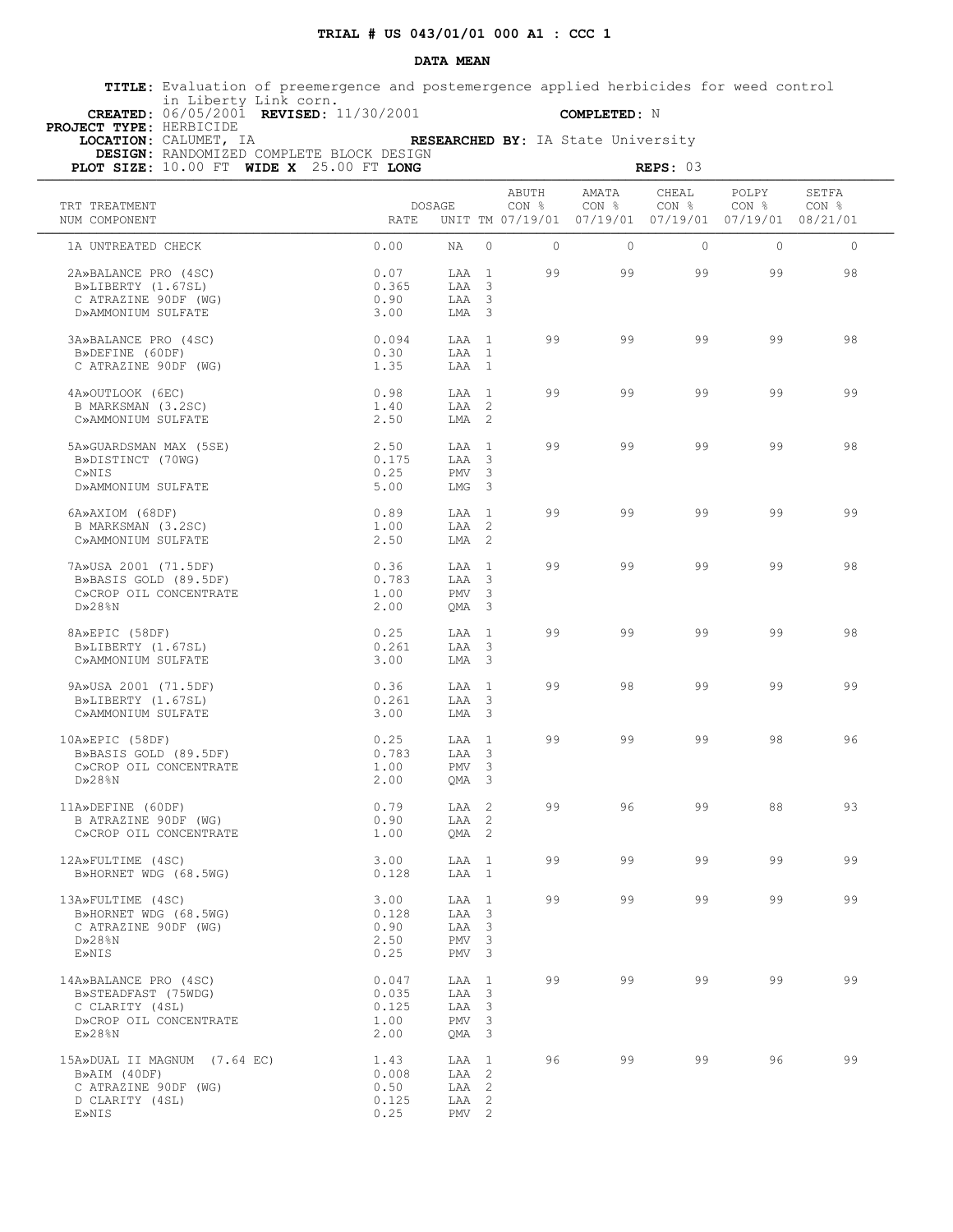**TITLE:** Evaluation of preemergence and postemergence applied herbicides for weed control in Liberty Link corn. ¶¶¶¶¶¶¶¶¶¶¶¶¶¶¶¶¶¶¶¶¶¶¶¶¶¶¶¶¶¶¶¶¶¶¶¶¶¶¶¶¶¶¶¶¶¶¶¶¶¶¶¶¶¶¶¶¶¶¶¶¶¶¶¶¶¶¶¶¶¶¶¶¶¶¶¶¶¶¶¶¶¶¶¶¶¶¶¶¶¶¶¶¶¶¶¶¶¶¶¶¶¶¶¶¶¶¶¶¶¶¶¶¶¶¶

| TRT TREATMENT<br>NUM COMPONENT                                                                     | RATE                           | <b>DOSAGE</b>                            |                                                                   | ABUTH<br>CON <sub>8</sub><br>UNIT TM 07/19/01 | AMATA<br>CON <sub>8</sub><br>07/19/01 | CHEAL<br>CON %<br>07/19/01 | POLPY<br>CON %<br>07/19/01 | SETFA<br>CON <sub>8</sub><br>08/21/01 |
|----------------------------------------------------------------------------------------------------|--------------------------------|------------------------------------------|-------------------------------------------------------------------|-----------------------------------------------|---------------------------------------|----------------------------|----------------------------|---------------------------------------|
| 16A»DUAL II MAGNUM (7.64 EC)<br>B»AIM (40DF)<br>C»HORNET WDG (68.5WG)<br>D»NTS                     | 1.43<br>0.008<br>0.128<br>0.25 | T.AA<br>LAA<br><b>T.AA</b><br>PMV        | $\overline{1}$<br>$\mathcal{L}$<br>$\mathcal{L}$<br>$\mathcal{L}$ | 95                                            | 99                                    | 99                         | 96                         | 98                                    |
| 17A»DEGREE XTRA (4.04CS)<br>B»BALANCE PRO (4SC)                                                    | 3.74<br>0.063                  | T.AA<br>LAA                              | $\overline{1}$<br>$\overline{1}$                                  | 99                                            | 99                                    | 99                         | 98                         | 99                                    |
| 18A»DEGREE 3.8 (CS)<br>B PERMIT (75WG)<br>C CLARITY (4SL)<br>D»NIS                                 | 2.38<br>0.031<br>0.125<br>0.25 | T.AA<br>LAA<br><b>T.AA</b><br><b>PMV</b> | $\overline{1}$<br>3<br>3<br>3                                     | 99                                            | 99                                    | 99                         | 98                         | 99                                    |
| 19A»BICEP II LITE MAGNUM (6SC)<br>B»CALLISTO (4SC)<br>C»CROP OIL CONCENTRATE<br>$D\gg 28$ %N       | 3.30<br>0.094<br>1.00<br>2.50  | LAA<br>LAA<br><b>PMV</b><br>PMV          | $\overline{1}$<br>3<br>3<br>3                                     | 99                                            | 99                                    | 99                         | 99                         | 99                                    |
| 20A»DUAL II MAGNUM (7.64EC)<br>B»NORTHSTAR (47.4WG)<br>C»CROP OIL CONCENTRATE<br>$D \times 28$ $N$ | 1.91<br>0.148<br>1.00<br>2.50  | LAA<br><b>TAA</b><br><b>PMV</b><br>PMV   | $\overline{1}$<br>3<br>3<br>3                                     | 99                                            | 99                                    | 99                         | 99                         | 99                                    |
|                                                                                                    |                                | LSD(0.05)                                |                                                                   | 2.48                                          | 1.19                                  | 0.00                       | 2.84                       | 2.54                                  |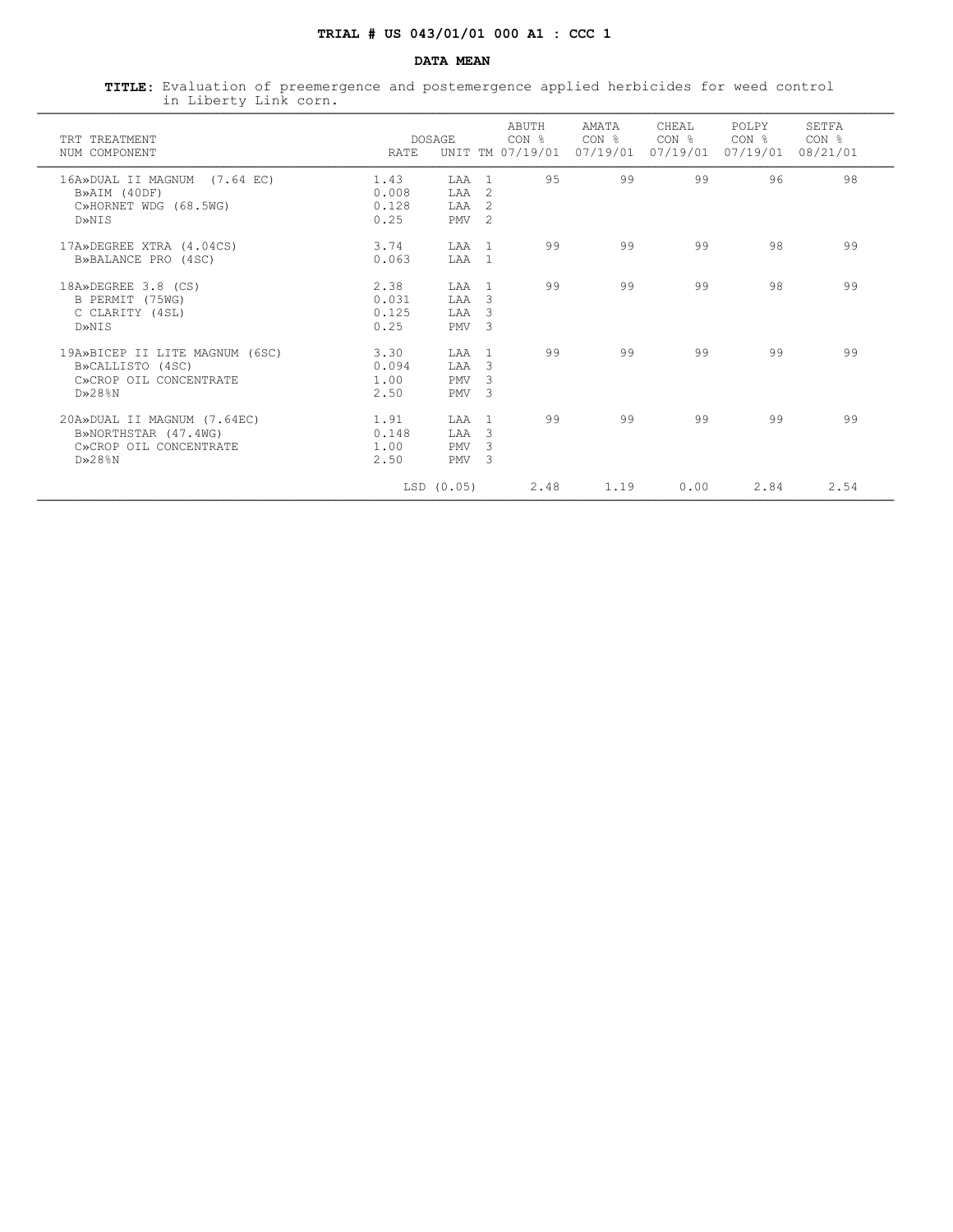**TITLE:** Evaluation of preemergence and postemergence applied herbicides for weed control in Liberty Link corn.  **CREATED:** 06/05/2001 **REVISED:** 11/30/2001 **COMPLETED:** N

 **PROJECT TYPE:** HERBICIDE

 **LOCATION:** CALUMET, IA **RESEARCHED BY:** IA State University

| PLOT SIZE: 10.00 FT WIDE X 25.00 FT LONG                                                                  |                                                                                                          |         |         |                                                                                 | REPS: 03 |         |  |
|-----------------------------------------------------------------------------------------------------------|----------------------------------------------------------------------------------------------------------|---------|---------|---------------------------------------------------------------------------------|----------|---------|--|
| TRT TREATMENT<br>NUM COMPONENT                                                                            | DOSAGE<br>RATE                                                                                           |         | ABUTH   | AMATA<br>CON % CON % CON % CON %<br>UNIT TM 08/21/01 08/21/01 08/21/01 08/21/01 | CHEAL    | POLPY   |  |
| 1A UNTREATED CHECK                                                                                        | 0.00<br>NA                                                                                               | $\circ$ | $\circ$ | $\circ$                                                                         | $\circ$  | $\circ$ |  |
| 2A»BALANCE PRO (4SC)<br>B»LIBERTY (1.67SL)<br>C ATRAZINE 90DF (WG)<br>D»AMMONIUM SULFATE                  | 0.07<br>LAA 1<br>0.365<br>LAA 3<br>0.90<br>LAA 3<br>3.00<br>LMA 3                                        |         | 99      | 99                                                                              | 99       | 99      |  |
| 3A»BALANCE PRO (4SC)<br>B»DEFINE (60DF)<br>C ATRAZINE 90DF (WG)                                           | 0.094<br>LAA 1<br>0.30<br>LAA 1<br>1.35<br>LAA 1                                                         |         | 99      | 99                                                                              | 99       | 99      |  |
| 4A»OUTLOOK (6EC)<br>B MARKSMAN (3.2SC)<br>C»AMMONIUM SULFATE                                              | 0.98<br>LAA 1<br>1.40<br>LAA 2<br>2.50<br>LMA 2                                                          |         | 99      | 98                                                                              | 99       | 99      |  |
| 5A»GUARDSMAN MAX (5SE)<br>B»DISTINCT (70WG)<br>C»NIS<br>D»AMMONIUM SULFATE                                | 2.50<br>LAA 1<br>0.175<br>LAA 3<br>0.25<br>PMV <sub>3</sub><br>5.00<br>LMG 3                             |         | 99      | 99                                                                              | 99       | 99      |  |
| 6A»AXIOM (68DF)<br>B MARKSMAN (3.2SC)<br>C»AMMONIUM SULFATE                                               | 0.89<br>LAA 1<br>1.00<br>LAA 2<br>2.50<br>$LMA$ 2                                                        |         | 99      | 99                                                                              | 99       | 99      |  |
| $7A \rightarrow 2001$ $(71.5DF)$<br>B»BASIS GOLD (89.5DF)<br>C»CROP OIL CONCENTRATE<br>$D \gg 28$ %N      | 0.36<br>LAA 1<br>0.783<br>LAA 3<br>1.00<br>PMV <sub>3</sub><br>2.00<br>QMA 3                             |         | 99      | 99                                                                              | 99       | 99      |  |
| 8A»EPIC (58DF)<br>B»LIBERTY (1.67SL)<br>C»AMMONIUM SULFATE                                                | 0.25<br>LAA 1<br>0.261<br>LAA 3<br>3.00<br>LMA 3                                                         |         | 99      | 99                                                                              | 99       | 99      |  |
| 9A»USA 2001 (71.5DF)<br>B»LIBERTY (1.67SL)<br>C»AMMONIUM SULFATE                                          | 0.36<br>LAA 1<br>0.261<br>LAA 3<br>3.00<br>LMA 3                                                         |         | 99      | 98                                                                              | 99       | 99      |  |
| 10A»EPIC (58DF)<br>)A»EPIC (58DF)<br>B»BASIS GOLD (89.5DF)<br>C»CROP OIL CONCENTRATE<br>$D \gg 28$ %N     | 0.25<br>LAA 1<br>0.783<br>LAA 3<br>1.00<br>PMV <sub>3</sub><br>2.00<br>QMA 3                             |         | 99      | 99                                                                              | 99       | 96      |  |
| 11A»DEFINE (60DF)<br>B ATRAZINE 90DF (WG)<br>C»CROP OIL CONCENTRATE                                       | 0.79<br>LAA 2<br>0.90<br>LAA 2<br>1.00<br>$QMA$ 2                                                        |         | 99      | 92                                                                              | 96       | 85      |  |
| 12A»FULTIME (4SC)<br>B»HORNET WDG (68.5WG)                                                                | 3.00<br>0.128<br>LAA 1                                                                                   |         |         | LAA 1 99 99 99                                                                  |          | 98      |  |
| 13A»FULTIME (4SC)<br>B»HORNET WDG (68.5WG)<br>C ATRAZINE 90DF (WG)<br>$D \gg 28$ %N<br>E»NIS              | 3.00<br>LAA 1<br>LAA 3<br>0.128<br>0.90<br>LAA 3<br>2.50<br>PMV <sub>3</sub><br>0.25<br>PMV <sub>3</sub> |         | 99      | 99                                                                              | 99       | 99      |  |
| 14A»BALANCE PRO (4SC)<br>B»STEADFAST (75WDG)<br>C CLARITY (4SL)<br>D»CROP OIL CONCENTRATE<br>$E\gg 28$ %N | 0.047<br>LAA 1<br>0.035<br>LAA 3<br>LAA 3<br>0.125<br>1.00<br>PMV <sub>3</sub><br>2.00<br>QMA 3          |         | 99      | 99                                                                              | 99       | 99      |  |
| 15A»DUAL II MAGNUM (7.64 EC)<br>B»AIM (40DF)<br>C ATRAZINE 90DF (WG)<br>D CLARITY (4SL)<br>E»NIS          | 1.43<br>LAA 1<br>0.008<br>LAA 2<br>0.50<br>LAA 2<br>0.125<br>LAA 2<br>0.25<br>PMV <sub>2</sub>           |         | 96      | 99                                                                              | 98       | 90      |  |